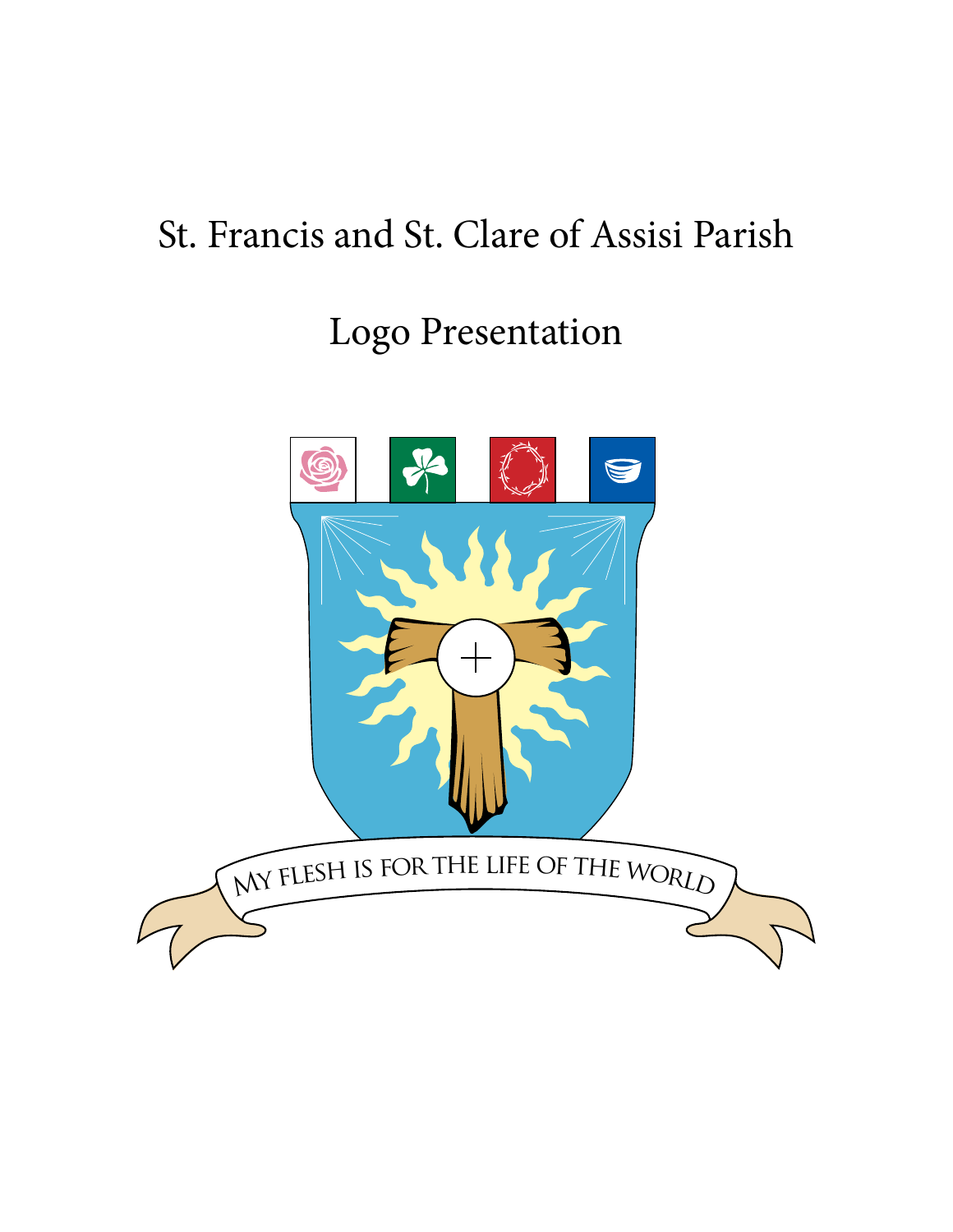## The Shield:



The shield shape mirrors the original crest of the Franciscan Order that has represented them for hundreds of years (*pictured right*). It has historically indicated affiliation with the Order founded by St. Francis and speaks to the respect we hold for the histories of the churches we unite together in our parish.

#### Why is the shield blue?

This colour of blue represents our Mother Mary who plays a large role in our faith community. It is also symbolic of the ocean, which speaks to our Maritime home.

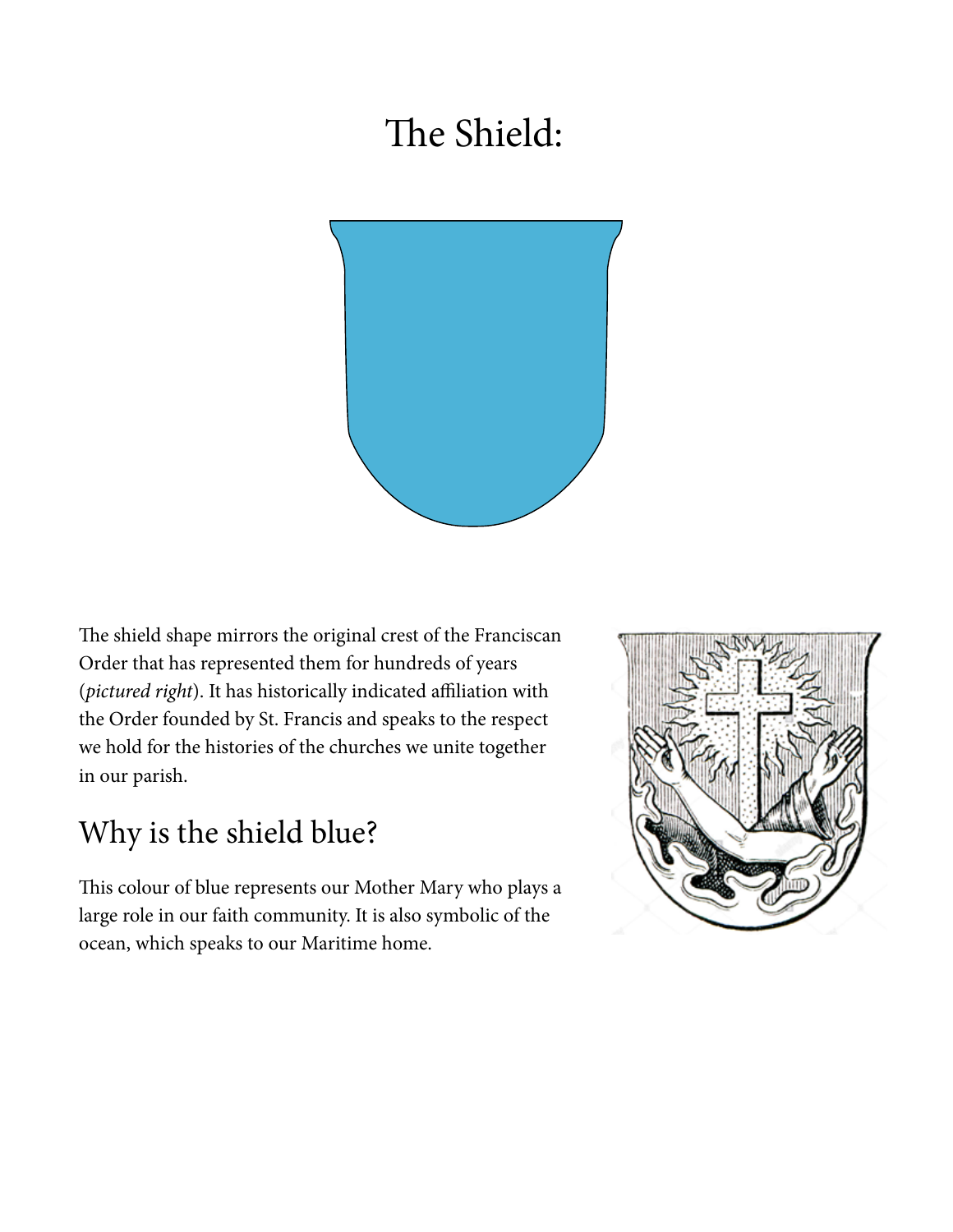### The Eucharist:



It forms the center of the crest and represents the centrality of the mystery of the Eucharist for our faith community. This is the source and summit of all Christian life, it is the foundation on which our parish is built. The Eucharist is also a key symbol that refers to St. Clare and her devotion to the Adoration of the Blessed Sacrament.

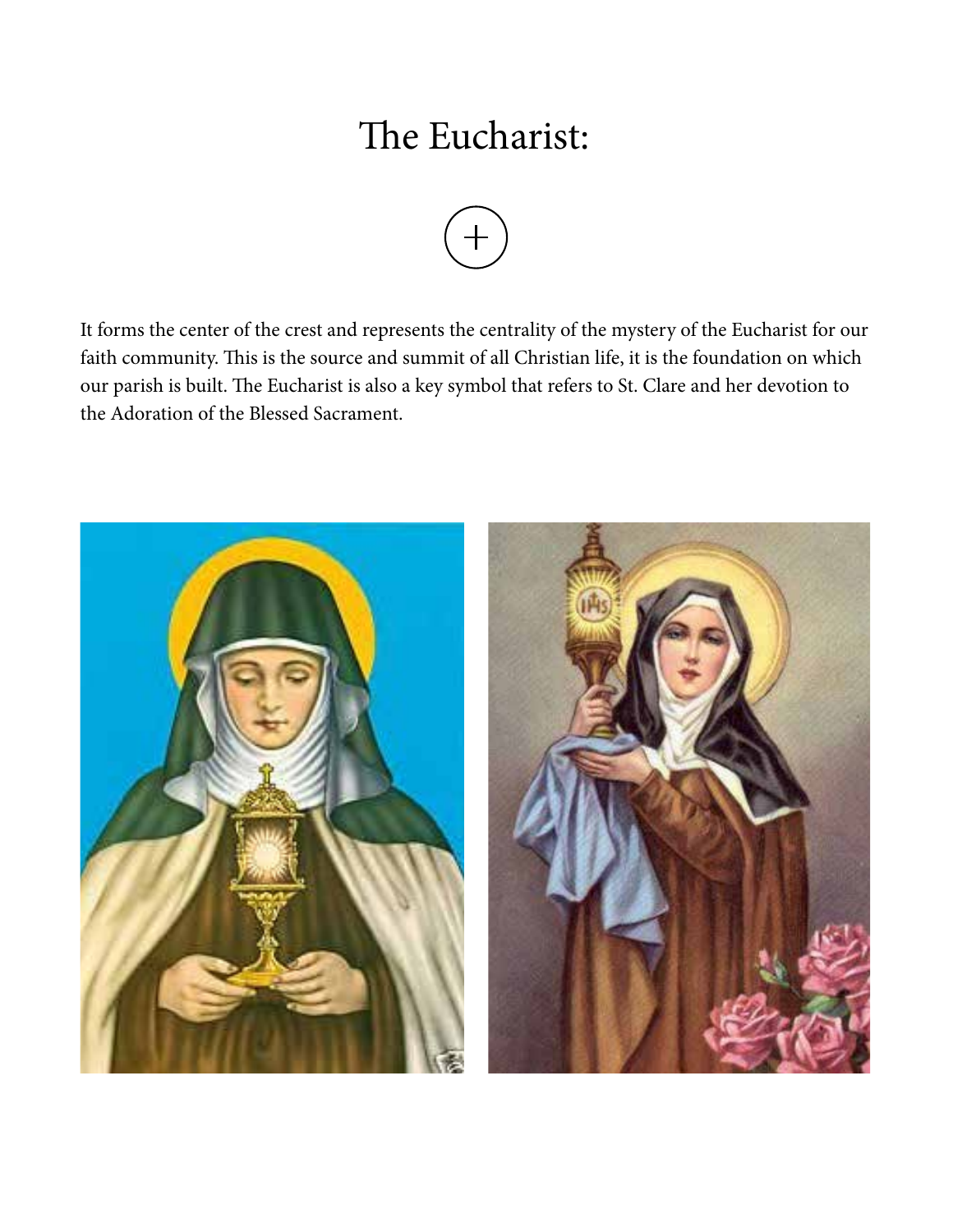### The Sun:



This represents the glowing light that radiates from the Eucharist. It is golden, to represent God's light which is often depicted this way in Eastern icons. It is the unaccessible light of God into whose mystery we are called and from which His grace is poured upon us.

## The Rays of White Light:



These represent the gifts of the Holy Spirit that are bestowed upon us from on high. There are **seven gifts**; wisdom, understanding, counsel, fortitude, knowledge, piety, and fear of the Lord and the **nine fruits**; love, joy, peace, patience, kindness, goodness, faithfulness, gentleness, and selfcontrol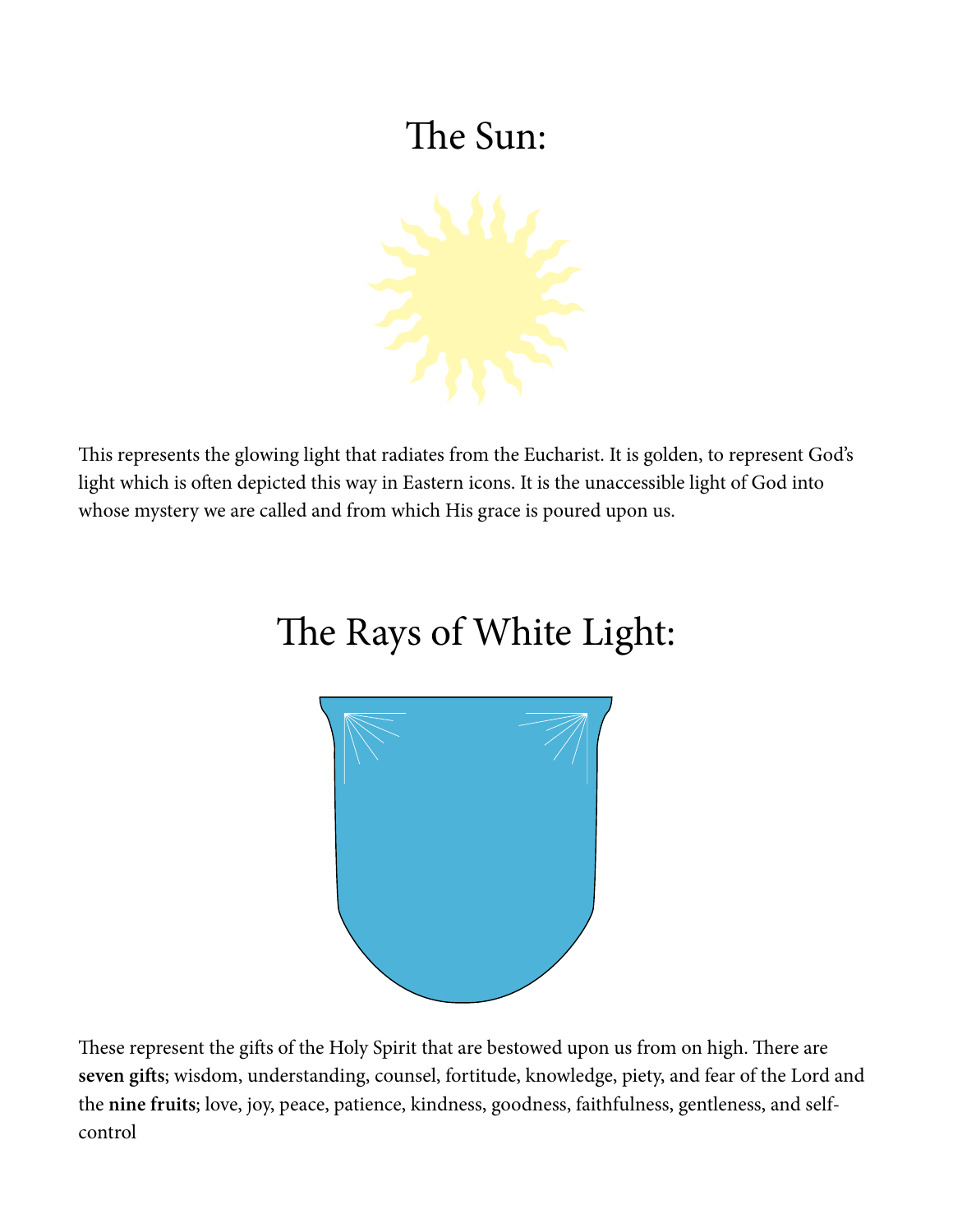### The Tau:



This is the cross that St. Francis loved and used to sign and to bless. It represents the last letter of the Hebrew alphabet, as an indication of humility. It also refers to the mark on the forehead of God's Chosen Ones as mentioned in the book of the prophet Ezekiel. It also looks like the habit that St. Francis wore with the arms outstretched, like Jesus on the cross.



*(left) detail of Bellini's St. Francis (in ecstacy) (right) Scultural depiction of St. Francis*



# The Scroll:



This is a quote from the gospel of John 6:51 and refers to the centrality of the mystery of the Eucharist which is the real Presence of Jesus Christ whose flesh is truly present in the sacrament.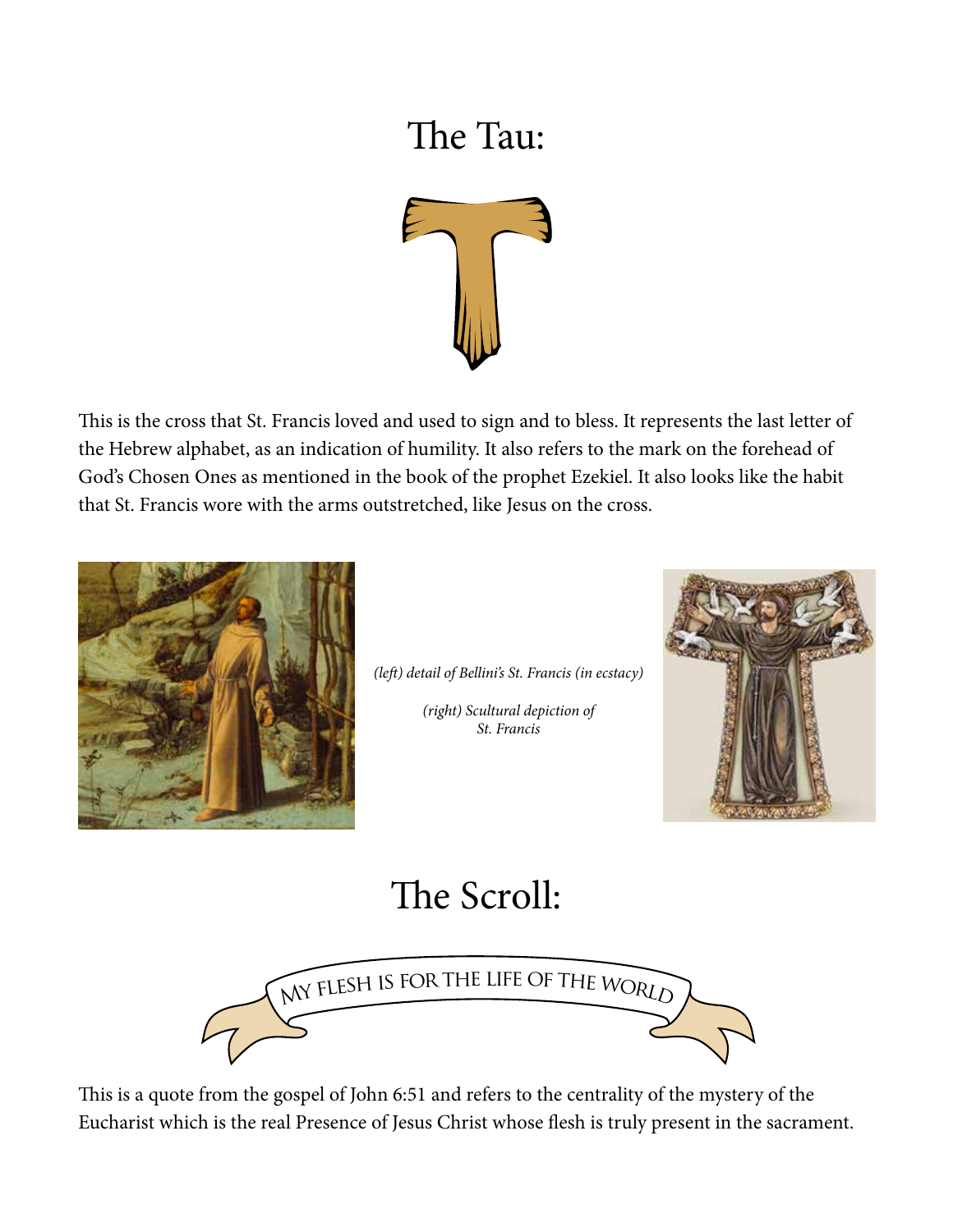# The Four Squares:



These represent the four communities that make up the parish. Each one of these has a colour and symbol that relate to the Saint for each church:

- Rose for St. Theresa's
- Shamrock for St. Patrick's
- Crown of Thorns for St. Catherine of Siena
- Alms Bowl for St. Mother Teresa of Kolkata.

The colours used for each one are representative of the elements of Creation as described in the Canticle of Brother Sun, written by St. Francis:

- White for Brother Wind
- Green for Mother Earth
- Red for Brother Fire
- Blue for Sister Water.